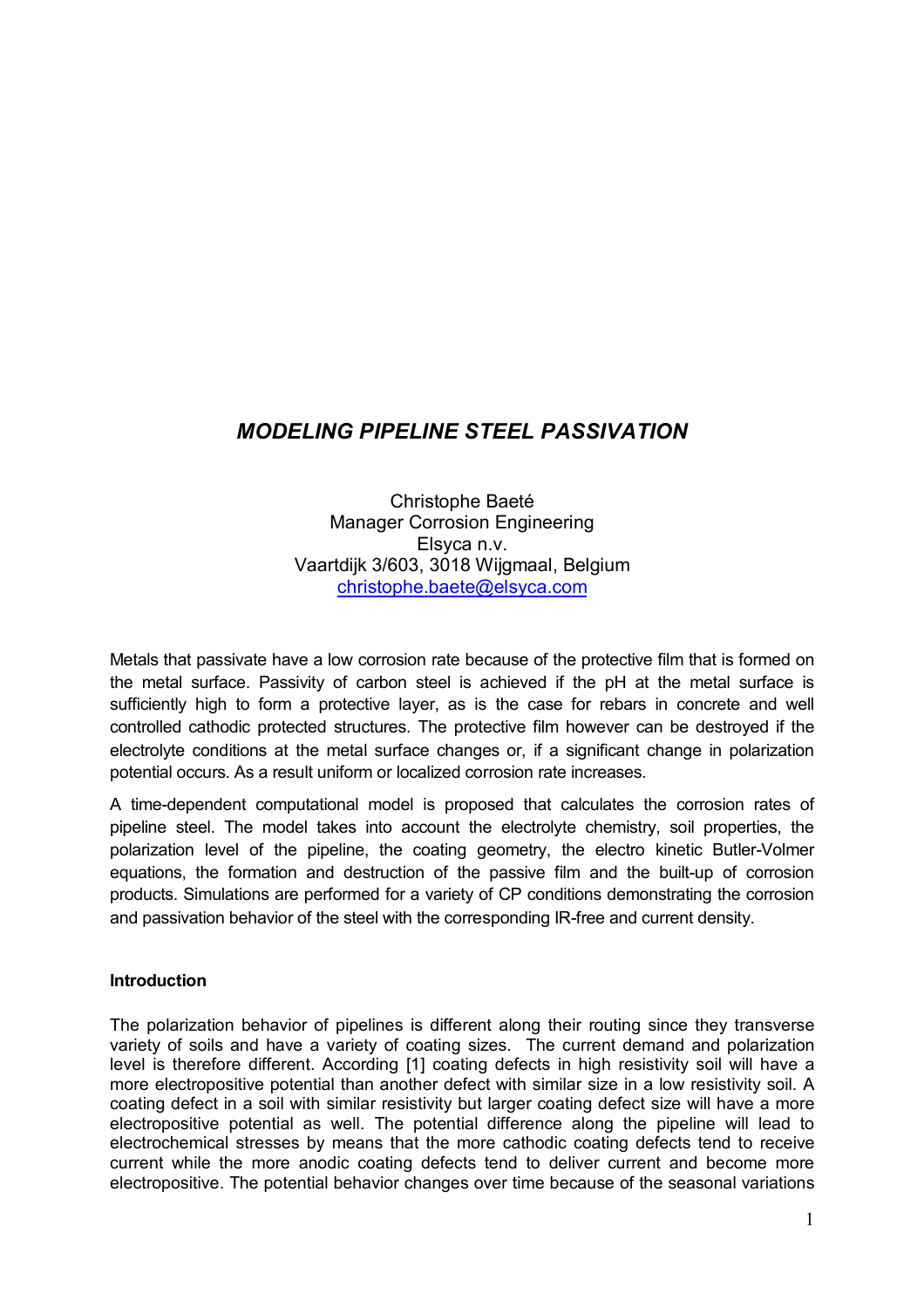with different soil moisture and aeration conditions. A coating defect under cathodic protection will have a high pH (>9) at each surface. Under sufficient anodic stress conditions the potential tends to shift to more electropositive potentials. The steel oxidizes (corrodes) but because of the high pH the steel passivates and the corrosion is strongly reduced. This is demonstrated in Figure 1.



**Figure 1 – Passivation under anodic stress** 

### **Modeling technology**

A computational model is proposed for simulating the polarization behavior of a coating defect on a buried pipeline under cathodic protection in the presence or absence of AC and DC interference.

The following input parameters are applicable:

- hydrodynamic conditions
- (bulk) soil resistivity & pH
- soil particle grain size
- concentration & diff coefficient of the soil species
- soil tortuosity & porosity
- coating thickness
- defect size
- Eon (remote)
- AC voltage (remote)

The perturbation signal can be of any type such as a cathodic protection remote earth ON potential with superimposed AC voltage, or a varying ON potential as occurring during DC stray current. The computational model provides time-dependent results for the following output parameters:

- current density (6 reactions)
- corrosion rate
- IR-free potential
- thickness of passive (Fe<sub>3</sub>O<sub>4</sub>) and/or rust (Fe(OH)<sub>2</sub>) film
- spread resistance
- pH front
- $CaCO<sub>3</sub>$  formation
- concentration of species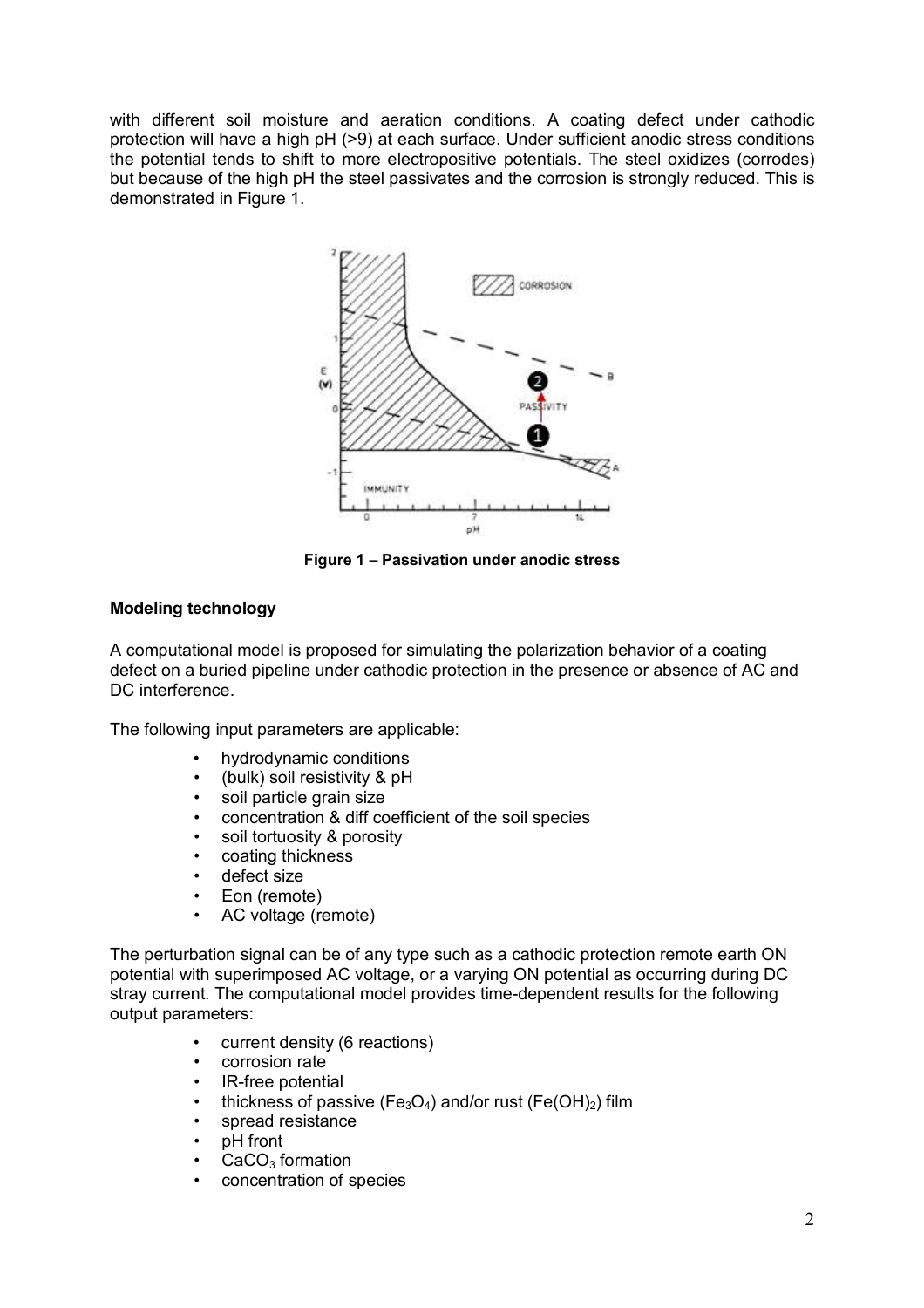updated concentration and diffusion coefficient of the species



**Figure 2 – Schematic representation of computational model** 

### **Boundary conditions**

Simulations were performed in a coarse texture soil under different soil moisture content and in the presence or absence of scaling agent calcium. The coating defect has a surface area of 1 cm<sup>2</sup> and has a thickness of 50  $\mu$ m only (almost flush). Two different cathodic protection potentials were considered namely -1.060 and -1.200 $V_{CSF}$  respectively. The signal was kept constant for 10 minutes. Table 1 gives a summary of the different parameters.

| <b>Param</b>          | <b>Value</b>                           |
|-----------------------|----------------------------------------|
| Soil porosity         | 0.48                                   |
| Grain radius          | $500 \mu m$                            |
| Soil tortuosity       | 1.5                                    |
| Calc porosity         | 0.05                                   |
| Calc tortuosity       | 1.5                                    |
| Soil pH               | 7.5 (initial bulk concentration)       |
| Soil $\rho$           | $50 \Omega m$                          |
| Soil water saturation | 20, 40, 60, 80 and 100%                |
|                       |                                        |
| $O2$ conc             | 3 ppm                                  |
| $Ca2+ conc$           | 0 and 80 ppm                           |
| $HCO3$ conc           | 60 ppm                                 |
|                       |                                        |
| Eon, remote           | $-1.060$ and $-1.200V_{CSE}$<br>.<br>. |

**Table 1 – overview of the input parameter values for modeling** 

#### **Simulation results**

At first instance simulations were performed in the absence of calcium ions. As such no calcium carbonate precipitation can take place but the pH is partly controlled by the presence of HCO3. Figure 3 shows the cathodic protection current density and IR-free protection potential for different soil moisture contents in the case of an applied CP remote earth potential of -1.060 and -1.200  $V_{CSE}$  respectively. The CP current requirement is the highest at soil water saturation of 60% and tends to decrease at higher and lower water saturation levels. The IR-free potential becomes more electropositive when the soil water content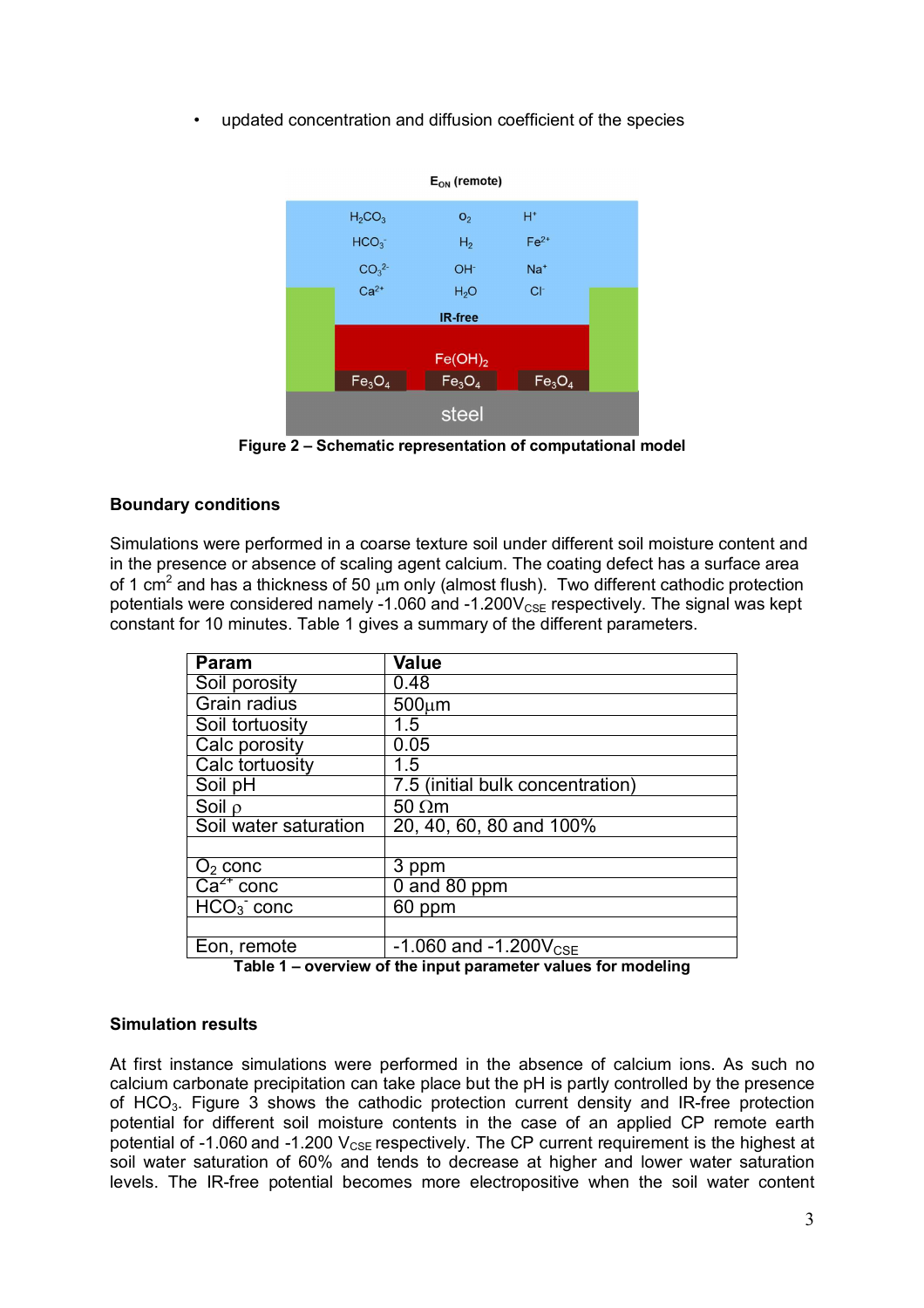decreases. A similar behavior is found for a higher cathodic protection level of -1. 200VCSE.The behavior at full saturation level of 100% is an outlier that cannot be explained yet.



Figure 3a - CP level under -1.060V<sub>cse</sub> remote earth potential for different soil moisture content **and no calcareous precipitate** 



**Figure 3b – CP level under -1.200Vcse remote earth potential for different soil moisture content and no calcareous precipitate** 

In the case calcium ions are considered the CP behavior changes.  $CaCO<sub>3</sub>$  can be formed under cathodic protection if the pH is sufficiently high. This can clearly be seen when a potential of  $-1.060V_{\text{cse}}$  is applied. The IR-free potential remains quasi constant for the different water saturation levels of the soil. At higher CP level of  $-1.200V_{cse}$  the IR-free potential becomes more electronegative with increasing water content.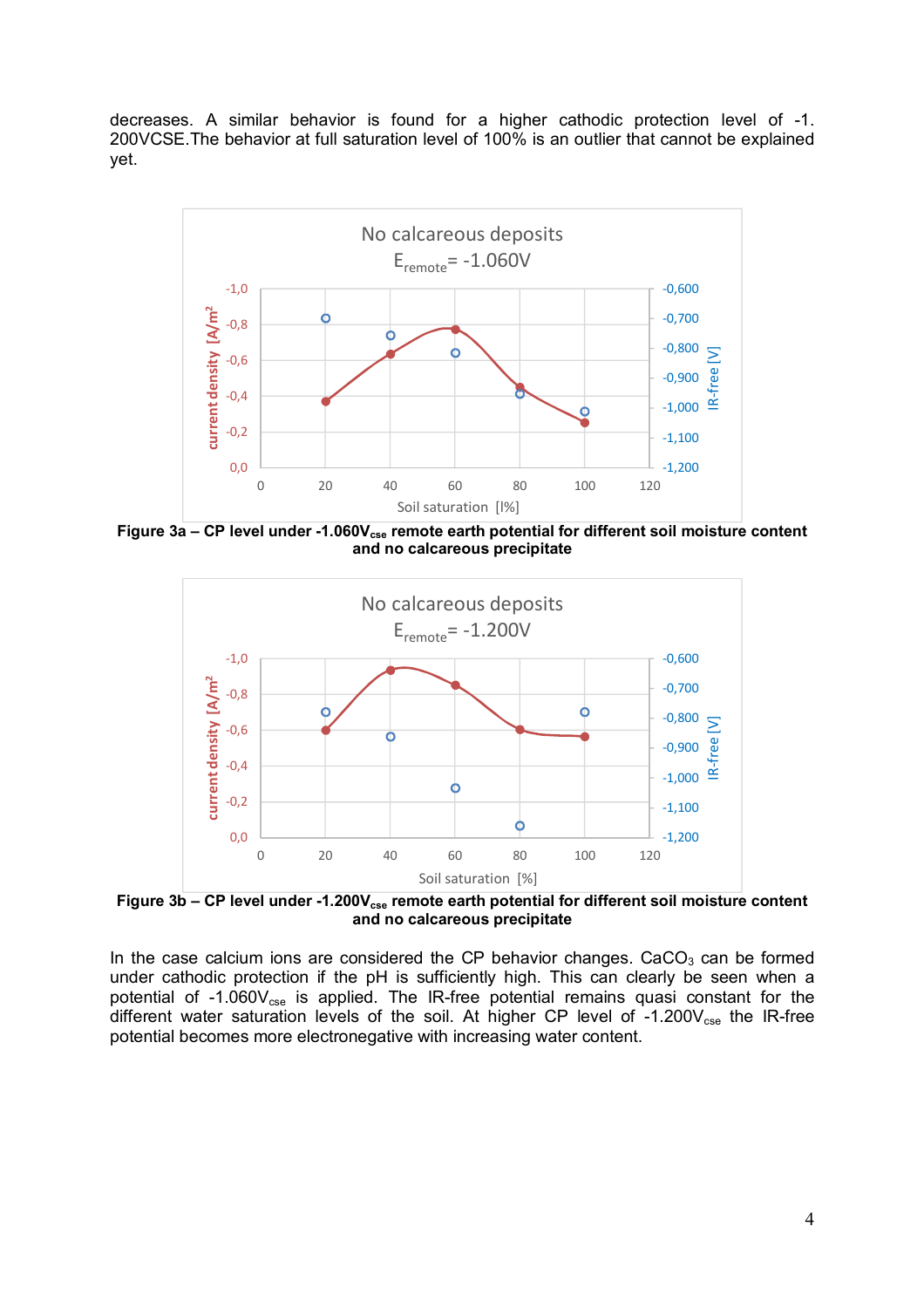

Figure 4a – CP level under -1.060V<sub>cse</sub> remote earth potential for different soil moisture content **and with calcareous precipitate** 



Figure 4b - CP level under -1.200V<sub>cse</sub> remote earth potential for different soil moisture content **and with calcareous precipitate** 

#### **Discussion**

The water content of the soil plays a role in the CP behavior of the steel at the coating defect. The maximum current demand occurs between 40 and 60 % saturation level. The pores in the soil are partly filled with water and air. The water is present as a film around the particles. Under this condition the current demand is the highest since free oxygen is available in the air fraction and the diffusion path through the water film is the shortest. The corrosion rate is at its maximum. Oxygen concentration at the metal surface also determines the increase in pH during cathodic protection and thus controls the formation of a passive film. In the case that the surface is fully covered by a protective  $Fe<sub>3</sub>O<sub>4</sub>$  layer the corrosion rate is significantly reduced. In the case sufficient cathodic protection is applied the steel does not tend to oxidize and remains in the immunity region.

In Figure 5 the IR-free potential and pH from the various simulation results are plotted against each other in the Pourbaix diagram. The surface area of the circles is proportional to the corrosion rate which is maximum 25µm/yr in this case. There are mainly two group of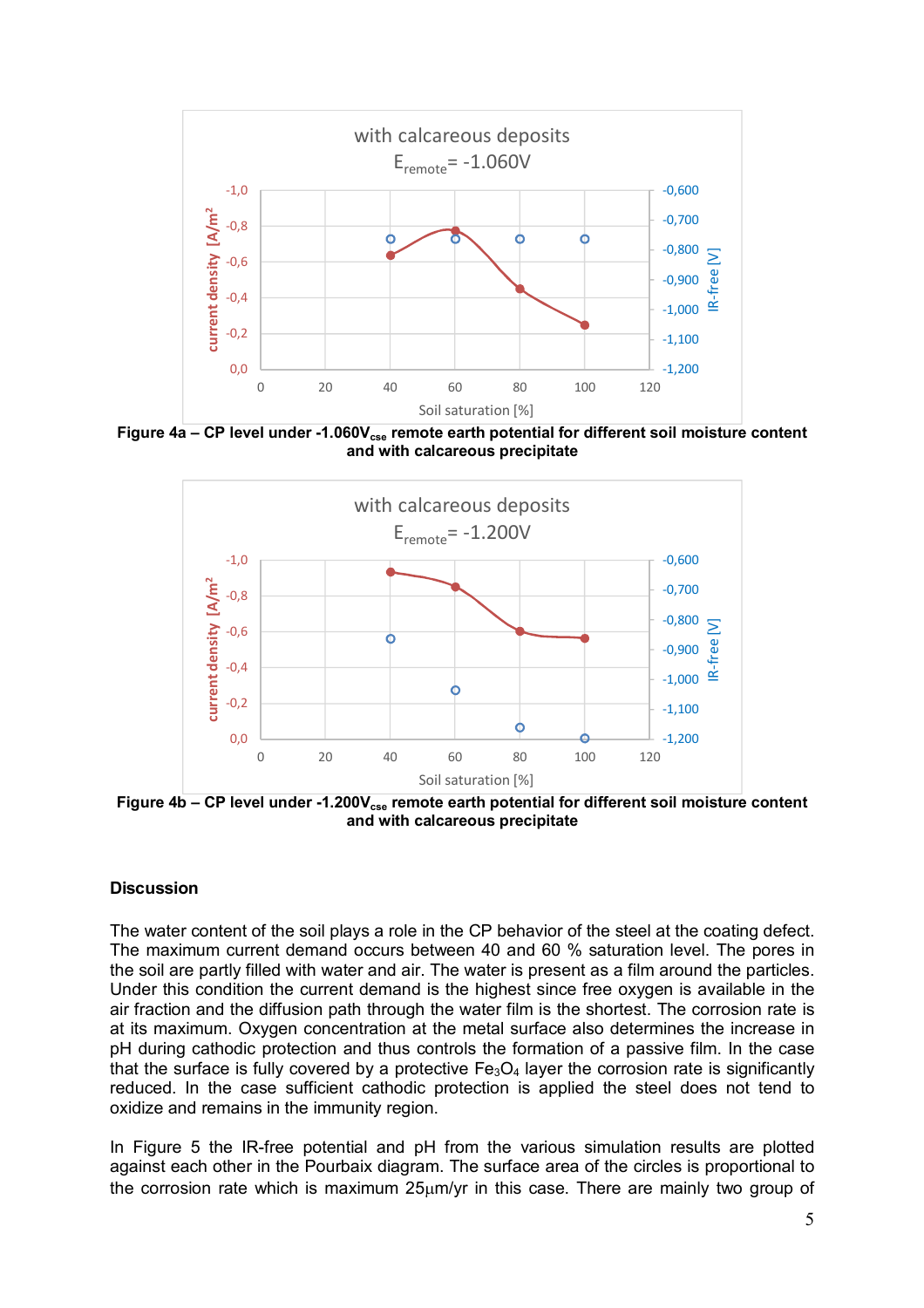results. One group shows a high pH (>11) at the metal surface being either in passive or in immunity region. These group represents most of the simulations done in absence of calcium. The second group represents the simulations resulting in a low pH  $(-7.5)$  at the metal surface. They occur in the corrosion region of the Pourbaix diagram. Figure 6 plots the thickness of the passive film  $Fe_3O_4$  against the corrosion rate. The corrosion rate increases if the passive film is not fully closed (teta <1) except for three outliers. Figure 7 shows the IRfree potential for the various conditions of the passive film. The more complete the film (still not fully closed) the more electropositive the IR-free potential. Comparing Figure 6 with Figure 5 it can be concluded that the highest IR-free potential values correspond with a low corrosion rate.



**Figure 5 – representation of simulation results in the Pourbaix pH diagram** 



**Figure 6 – thickness of passive film layer Fe3O4 versus corrosion rate**